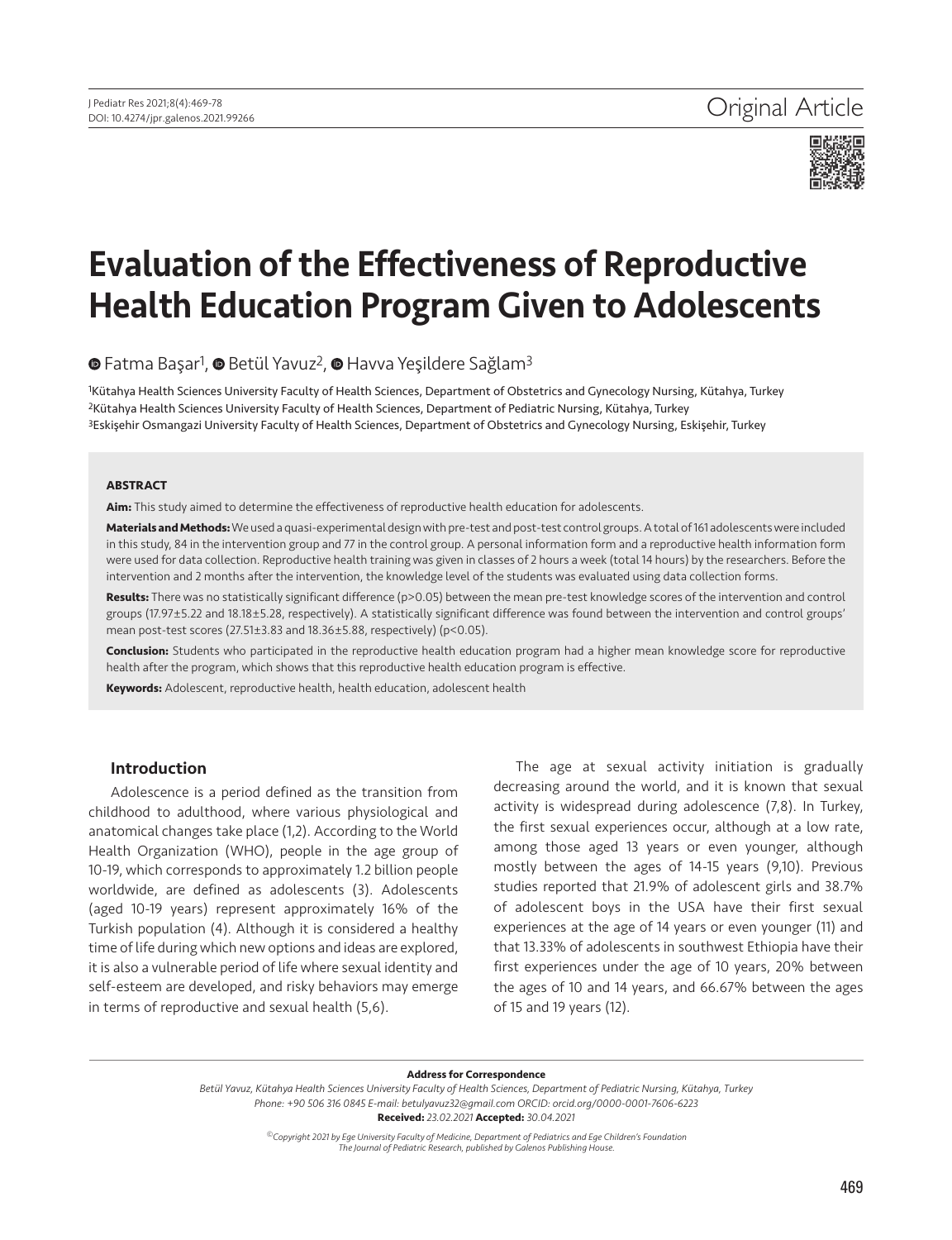Teaching a child to be sexually responsible is an important part of sex education (13). However, in Turkeyand worldwide-there are concerns that education about reproductive health and sex may increase the curiosity of adolescents about sexuality and encourage them to become sexually active at an earlier age (14). Previous studies have shown that adolescents whose parents perceive information about reproductive and sexual health as a taboo or shameful topic obtain their information from unofficial sources and thus are left with negative or insufficient knowledge compared to their peers (13-21).

Most countries have policies or strategies that support comprehensive reproductive health and sexual education; however, very few of these countries have implemented and maintained these programs (22). The European Commission and the Ministry of Health (MH) of the Republic of Turkey conducted a "Reproductive Health Program" between 2003 and 2007 with five intervention fields, one of which was the reproductive health of adolescents (23), but this and similar programs were not continued. To meet the informational needs of adolescents concerning reproductive health and sex education, the health and education sectors must work together (24). Based on the results of studies conducted by the WHO on comprehensive reproductive health and sexual education programs included in the curricula in schools, it has been reported that reproductive health and sex education programs actually lead to a delayed initiation of sexual intercourse and decreases in the frequency of intercourse, the number of sex partners and risk taking, and also leads to an increase in the use of condoms and other contraception methods (22). In this context, middle-school children should be provided with a comprehensive reproductive and sexual health education program, including information on the anatomy of the reproductive organs, pregnancy avoidance, and protection against sexually transmitted diseases (2). The literature states that most adolescents prefer classes on reproductive and sexual health education in school (16,25-27) and that they wished that they had counsellors on reproductive and sexual health at schools or in health institutions (26,28).

In the study by Minguez et al. (29), it was observed that students who had access to comprehensive reproductive health services in school health centers engaged in reproductive health education and counselling and more frequently used hormonal contraception. Another study in Nigeria reported that the sex education of adolescents was effective in that the intervention group showed fewer risky sexual behaviors than the control group (2).

There have been studies conducted in Turkey with university students on reproductive health and sexual health education (19,30-32), and studies in the literature have been conducted with adolescents about sexual health education (17,33,34) and reproductive health (6,35-44). However, the number of studies examining the effectiveness of sexual health (33,34) and reproductive health education (41) provided for adolescents between the ages of 11 and 14 years is limited.

School nurses play an important role as members of the school health team by providing education on reproductive health and sexual health at schools around the world (45). Although not all schools in Turkey have a school nurse yet, the MH has issued the Regulation on the Amendment of Nursing Regulation regarding the duties, powers, and responsibilities of school nurses in terms of school health. It states that the education provided by the school nurse includes reproductive health and sexual health education (46). The present study, one of the few investigating the efficacy of reproductive health education for Turkish adolescents, is the first to investigate the effectiveness of reproductive health education for adolescents in Kütahya, which is located in the inner Aegean region of Turkey. It is proposed that this study will form the basis for future studies on improving reproductive health in adolescents.

This study was conducted to determine the efficacy of the reproductive health education program given to adolescents.

The hypotheses of the study were:

Hypothesis 1: The intervention group's mean post-test knowledge score will be higher than their mean pre-test knowledge score.

Hypothesis 2: The intervention group's mean post-test knowledge score will be higher than the control group's mean post-test knowledge.

### Materials and Methods

### Study Design and Participants

This study used a quasi-experimental design with pre-test and post-test control groups. The research was conducted in a single center. The study population consisted of 196 students aged 11 to 14 years who attended secondary school in Kütahya between March 2017 and July 2017.

This school is one of the schools that represents the general socio-demographic characteristics of Kütahya, and it has the largest student population. Power analysis was done with the G\*Power program. The sample size was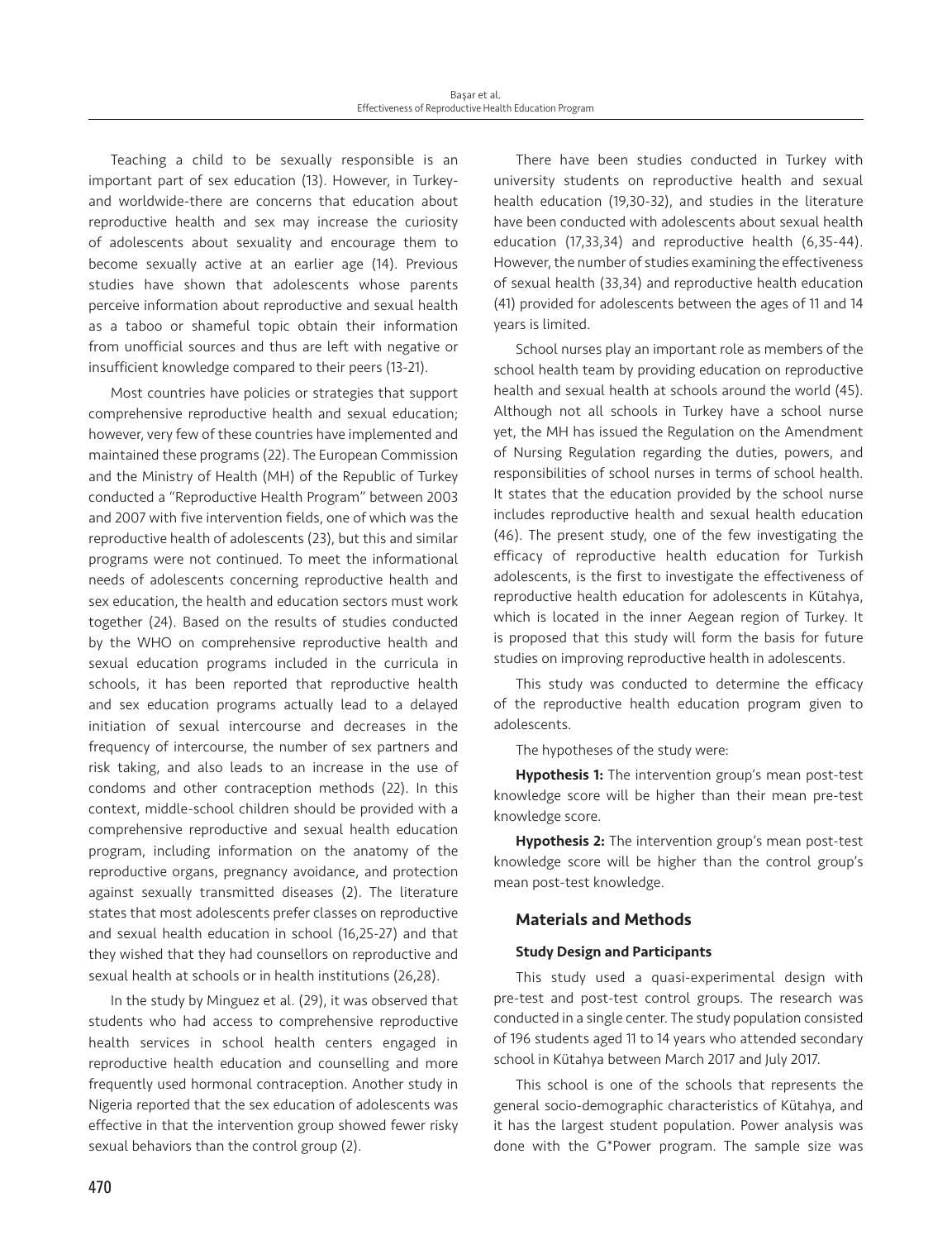calculated by using the effect size in the sample size calculation. The total sample size was determined to be 128 in calculations based on a type I error rate of 5%, a medium effect size of 0.25 and a power ratio of 80%. Considering data losses, 130 students were planned to be included in the sample. However, 84 students were included in the intervention group and 77 students in the control group in the study. No blinding process was used in the data collection process of the study. There were a total of 6 mixed classes in the school. The classes were selected by a simple random sampling method (coin toss) and assigned to either the control or intervention group. In this way, the control group was comprised of 3 classes and the intervention group was comprised of 3 classes. The students in these classrooms who volunteered to participate in the study formed the sample of the study. In this way, students were prevented from getting information about education from each other. The data were collected in the classroom environment at the school, and training sessions were held at hours deemed appropriate by the school. The training hours and the training area are determined by the school directorate.

The inclusion criteria were being between 11 and 14 years old, having reading and writing literacy, and parental and student verbal and written consent. Students' participation was voluntary.

# Data Collection

### **Measurements**

The study data were collected using a personal information form and a reproductive health information form. Expert opinion was sought in the preparation of the reproductive health information form. In addition, the adolescents in the intervention group were provided with training using a booklet entitled "Reproductive Health" prepared by the researchers based on the literature and expert opinions. After obtaining expert opinion, the final form of the data collection form and training booklet was given.

The data collection tools were examined by the Kütahya Provincial Directorate of National Education Guidance Research Center for their suitability for the students of that age group and in terms of clarity. After this examination, they were deemed to be appropriate.

Personal information form: the personal information form consisted of questions about the socio-demographic characteristics (age, gender, family type, economic situation, etc.) and the reproductive health knowledge of the adolescents and the socio-demographic characteristics of the parents (educational status, marital status, etc.).

Reproductive health information form: this form was designed by the researchers following a literature review and was evaluated by an expert (7,19,32,47,48). The reproductive health information form consisted of 33 questions measuring the level of knowledge regarding changes in the adolescent period, reproductive health and reproductive rights of adolescents, sexually transmitted diseases, anatomy and physiology of the male and female reproductive systems, and risky acts of behavior. One point was awarded for each correct answer and 0 points were awarded for each incorrect answer on the reproductive health information form. The lowest possible score was 0, and the highest possible score was 33.

Higher scores on the reproductive health information form indicated that the reproductive health knowledge levels of the adolescents were increasing.

### Intervention

The intervention group: the adolescents included in the intervention group were first asked to complete the personal information form and the reproductive health information form as a preliminary test. Next, they participated in a reproductive health education program for a total of 14 hours (2 hours per week for 7 weeks). In this program, girls and boys were educated by the researcher in separate groups.

In the training given to the adolescents within the scope of the reproductive health education program, reproductive health education booklets and a PowerPoint presentation based on the booklets were used (40,19,47). Additionally, models were shown while explaining the anatomy of the reproductive organs.

Six weeks after the training was provided by the researcher within the scope of the reproductive health training program, the adolescents in the intervention group were asked to complete the reproductive health information form for a second time in a classroom environment at the school (Table I).

The control group: two forms, the personal information form and the reproductive health information form (in the form of a pre-test), were completed by those adolescents in the control group. No intervention was made for the control group other than the normal procedures during this process.

The reproductive health information form was administered six weeks later as a post-test. Educating the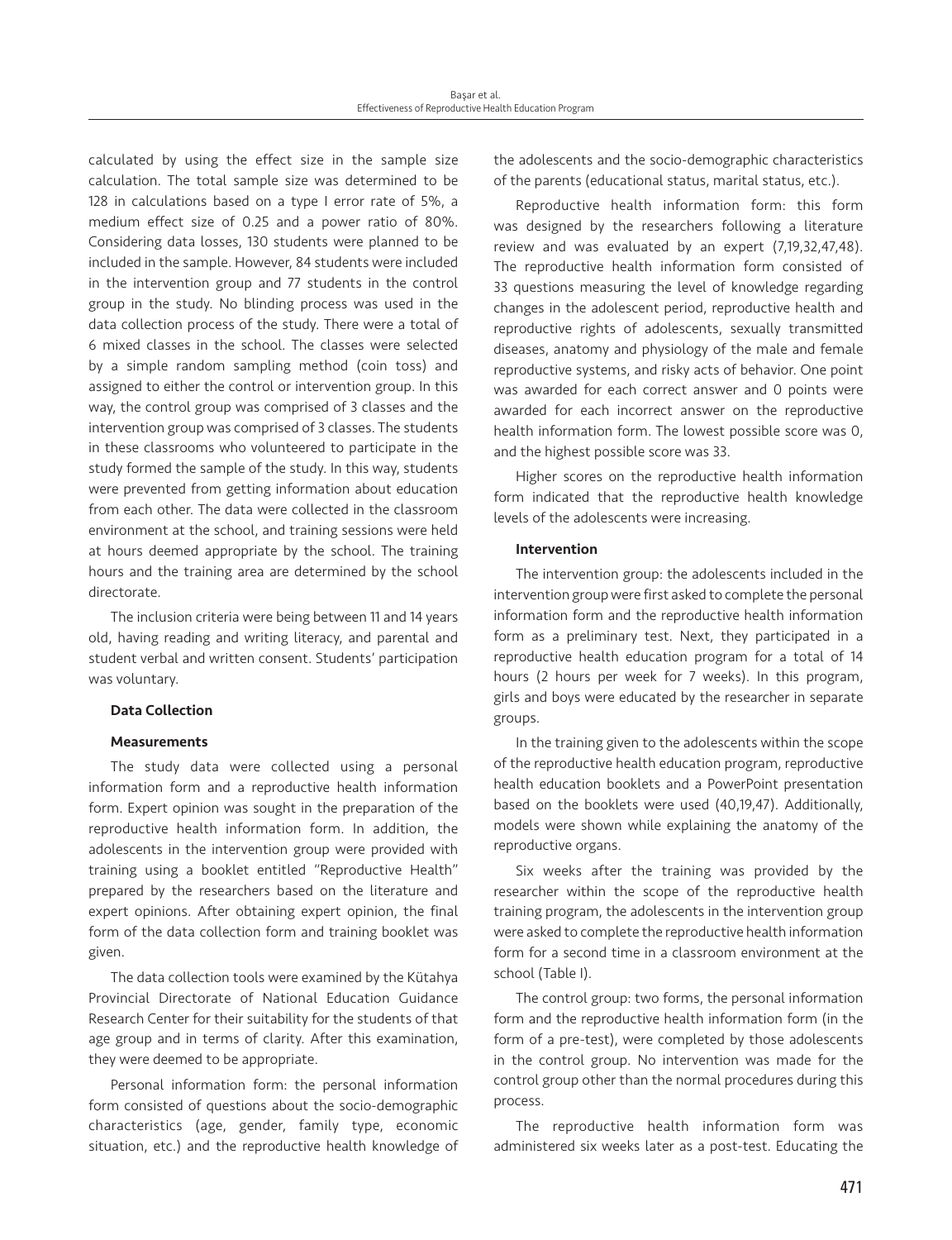Başar et al. Effectiveness of Reproductive Health Education Program



**Figure 1.** Implementation schedule of the study

intervention group but not providing education for the control group creates an ethical problem. Therefore, the control group received reproductive health education after they completed the post-test (Figure 1).

The purpose of the study was explained to each student and their family, and joint consent was obtained. Ethical approval for the study was obtained from the Ethics Committee of the Non-Interventional Clinical Investigations Eskişehir Osmangazi University (IRB no. 2017- 07). The Directorate of National Education of Kütahya issued a research permit (dated on 05.04.2016, numbered 53490996-44-E.3831220).

#### Statistical Analysis

All analyses were performed using the Statistical Package for Social Sciences (SPSS) program, version 20. Shapiro-Wilk test was used to examine the distribution of the data and it was observed that the data were distributed normally. Therefore, parametric tests were used in the analysis of the data. Numbers (n), percentages (%), chi-square analyses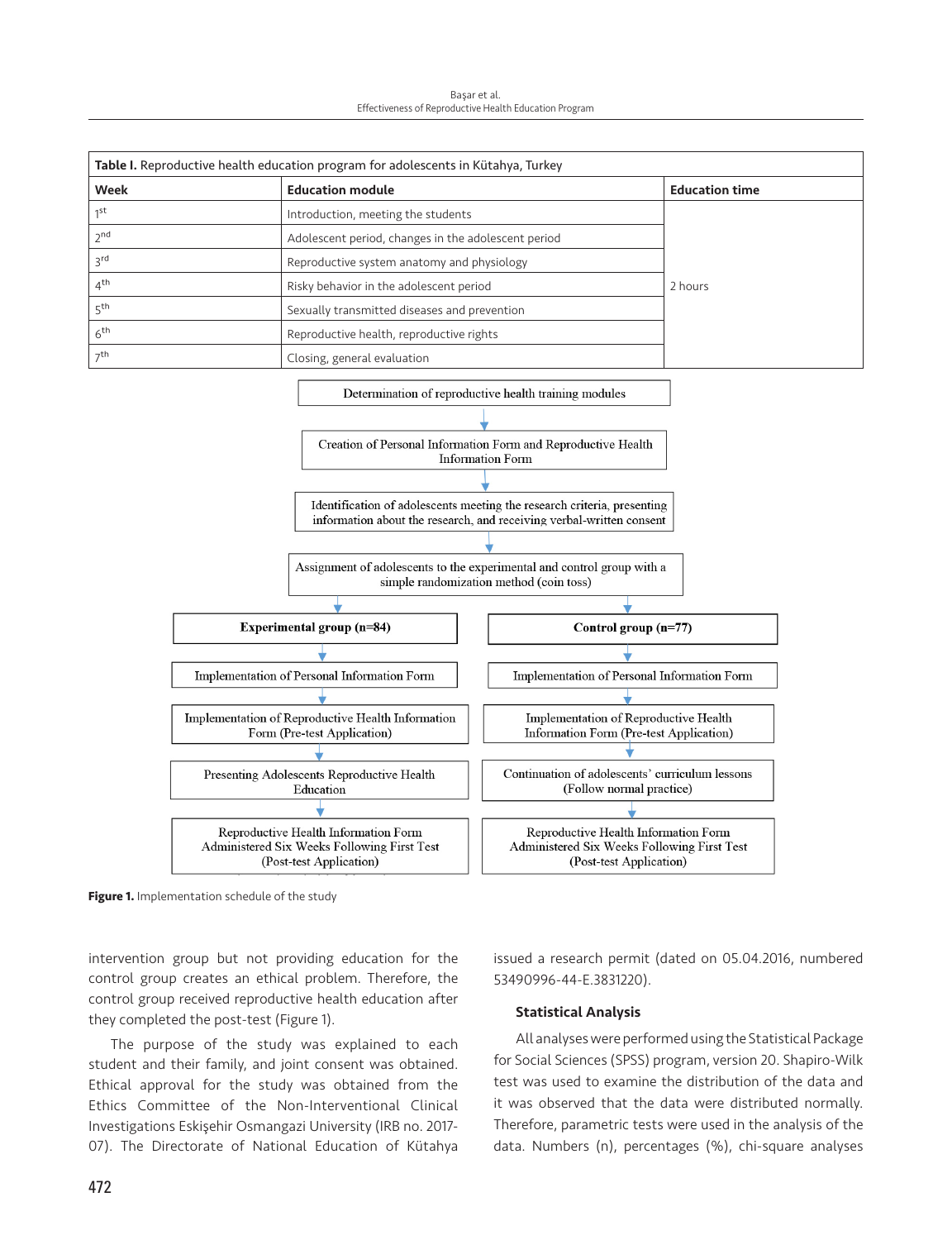(X2 ) and t-tests for dependent and independent groups were used during the data analysis (49). Chi-square test was used to examine the difference between intervention and experimental group characteristics. The t-test was used to evaluate the knowledge levels of the students in the intervention and control groups before and after the education. The level of statistical significance was accepted as  $\alpha$ =0.05.

# Results

The adolescents' mean age was 12.83±0.47 years in the control group and 12.80±0.54 years in the intervention group. Whereas there was no statistically significant difference between the groups in terms of age, gender, number of siblings, area of longest residence, health insurance, current residence, and family type (p>0.05), there was a statistically significant difference in the income level of the adolescents' families (p<0.05; Table II).

There was no statistically significant difference between the intervention and control groups in terms of maternal education level, mother's working status, or parental marital status (p>0.05); however, there was a statistically significant difference between the groups in terms of the father's education level and father's occupation (p<0.05; Table III).

There was no statistically significant difference between the intervention and control groups in terms of hearing about the reproductive health concept, reproductive health knowledge level, or receipt of reproductive health education at school in the past (p>0.05; Table IV).

The mean pre-test reproductive health information score of the adolescents in the intervention group was 17.97±5.22, and the mean pre-test score of the adolescents in the control group was 18.18±5.28. There was no statistically significant difference between the mean pre-test scores of the adolescents in the intervention and control groups (p>0.05; Table V).

The mean post-test reproductive health information score of the adolescents in the intervention group was 27.51±3.83, and the mean post-test score of the adolescents in the control group was 18.36±5.88. There was a statistically significant difference between the mean post-test scores of the adolescents in the intervention and control groups (p<0.05; Table V).

In-group comparisons of the intervention and control groups related to reproductive health information pre-test

| Table II. Comparison of socio-demographic characteristics of<br>adolescents in Kütahya, Turkey |            |                     |        |         |
|------------------------------------------------------------------------------------------------|------------|---------------------|--------|---------|
| <b>Characteristics</b>                                                                         | Control    | <b>Intervention</b> |        |         |
| Age                                                                                            | Mean ± SD  | Mean ± SD           | t      | p-value |
|                                                                                                | 12.83±0.47 | 12.80±0.54          | 0.268  | 0.789   |
|                                                                                                | n (%)      | n (%)               | $X^2$  | p       |
| Gender                                                                                         |            |                     |        |         |
| Female                                                                                         | 43 (49.4)  | 44 (50.6)           | 0.194  | 0.660   |
| Male                                                                                           | 34 (45.9)  | 40 (54.1)           |        |         |
| <b>Number of siblings</b>                                                                      |            |                     |        |         |
| 1                                                                                              | 12 (48.0)  | 13(52.0)            |        | 0.888   |
| 2                                                                                              | 42 (49.4)  | 43 (50.6)           | 0.238  |         |
| 3 and more                                                                                     | 23 (45.1)  | 28 (54.9)           |        |         |
| Area of longest residence                                                                      |            |                     |        |         |
| City                                                                                           | 68 (47.2)  | 76 (52.8)           | 0.199  | 0.655   |
| Rural area                                                                                     | 9(52.9)    | 8(47.1)             |        |         |
| <b>Health insurance</b>                                                                        |            |                     |        |         |
| Yes                                                                                            | 73 (47.1)  | 82 (52.9)           | 0.887  | 0.427   |
| No                                                                                             | 4(66.7)    | 2(33.3)             |        |         |
| <b>Current residence</b>                                                                       |            |                     |        |         |
| Home/Family                                                                                    | 74 (49.0)  | 77 (51.0)           | 1,358  | 0.244   |
| Dormitory/<br>Housing                                                                          | 3(30.0)    | 7(70.0)             |        |         |
| <b>Family type</b>                                                                             |            |                     |        |         |
| Immediate<br>family                                                                            | 64 (47.4)  | 71 (52.6)           | 0.927  | 0.629   |
| Extended family                                                                                | 11(55.0)   | 9(45.0)             |        |         |
| Broken family                                                                                  | 2(33.3)    | 4(66.7)             |        |         |
| Income status                                                                                  |            |                     |        |         |
| Income exceeds<br>expenses                                                                     | 19 (32.8)  | 39 (67.2)           |        |         |
| Income equal to<br>expenses                                                                    | 55 (60.4)  | 36 (39.6)           | 13,585 | 0.001   |
| Income is less<br>than expenses                                                                | 3(25.0)    | 9(75.0)             |        |         |
| SD: Standard deviation                                                                         |            |                     |        |         |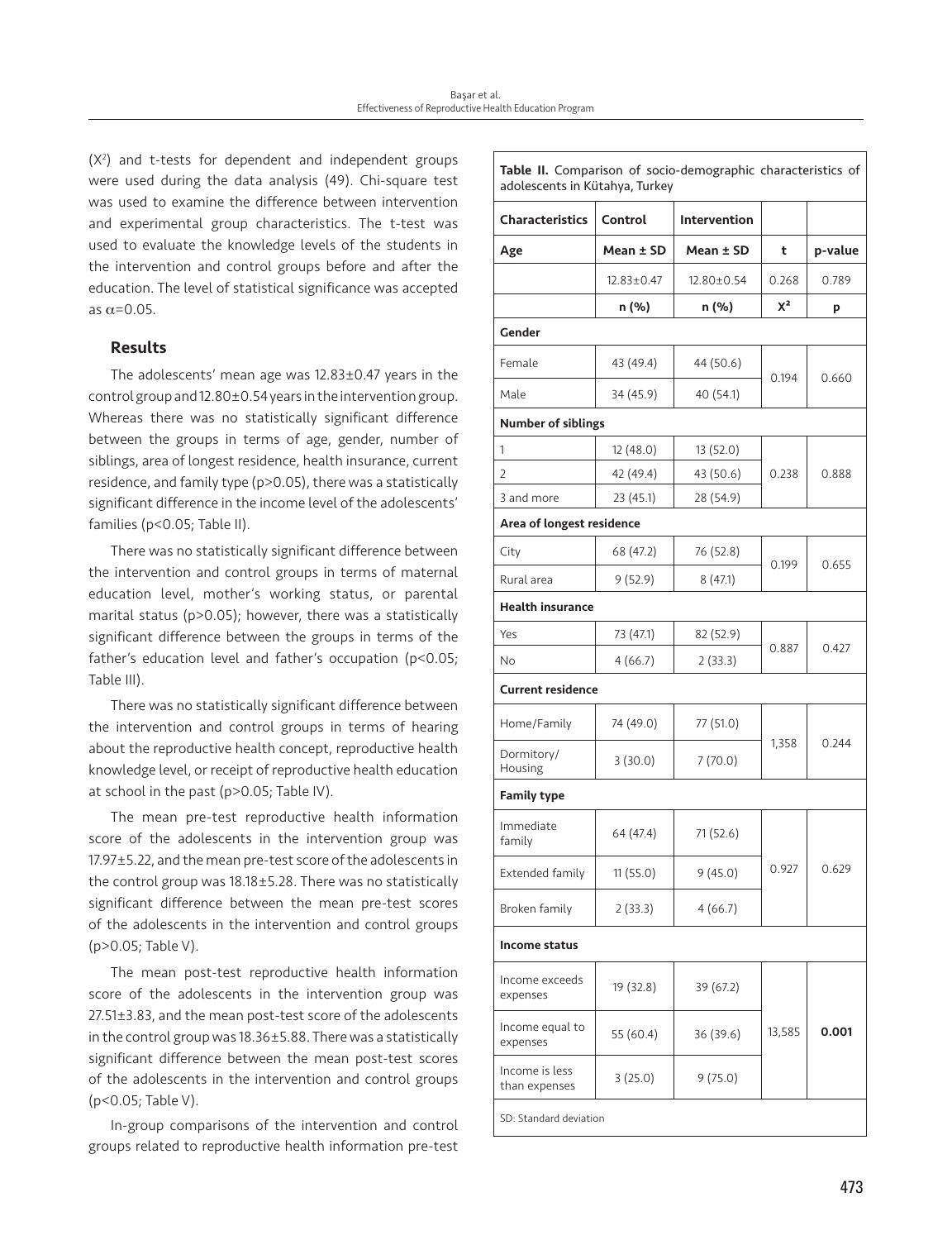and post-test score averages were examined. The mean pre-test and post-test scores of the intervention group were 17.97±5.22 and 27.51±3.83, respectively. The difference between the mean pre-test and post-test scores of the intervention group was found to be statistically significant (p<0.05; Table V). The mean pre-test and post-test scores

| Table III. Comparison of the characteristics of the adolescents'<br>families in Kütahya, Turkey |           |                     |                |         |
|-------------------------------------------------------------------------------------------------|-----------|---------------------|----------------|---------|
| <b>Characteristics</b>                                                                          | Control   | <b>Intervention</b> |                |         |
|                                                                                                 | n (%)     | n (%)               | $X^2$          | p-value |
| Mother's education level                                                                        |           |                     |                |         |
| Primary school                                                                                  | 40 (43.5) | 52 (56.5)           |                |         |
| High school                                                                                     | 29 (50.9) | 28 (49.1)           | 2,617          | 0.270   |
| University and<br>above                                                                         | 8(66.7)   | 4(33.3)             |                |         |
| <b>Father's education level</b>                                                                 |           |                     |                |         |
| Primary school                                                                                  | 12(38.7)  | 19(61.3)            | 6,044          |         |
| High school                                                                                     | 47 (57.3) | 35 (42.7)           |                | 0.049   |
| University and<br>above                                                                         | 18 (37.5) | 30(62.5)            |                |         |
| Mother's employment status                                                                      |           |                     |                |         |
| Employed                                                                                        | 22 (48.9) | 23 (51.1)           | 0.028<br>0.866 |         |
| Unemployed                                                                                      | 55 (47.4) | 61(52.6)            |                |         |
| <b>Father's occupation</b>                                                                      |           |                     |                |         |
| Laborer                                                                                         | 40 (62.5) | 24 (37.5)           |                |         |
| Civil Servant                                                                                   | 18 (34.6) | 34 (65.4)           | 10,038         | 0.018   |
| Self-employed                                                                                   | 14 (40.0) | 21(60.0)            |                |         |
| Retired                                                                                         | 5(50.0)   | 5(50.0)             |                |         |
| Marital status                                                                                  |           |                     |                |         |
| Married                                                                                         | 68 (45.9) | 80 (54.1)           |                |         |
| Divorced                                                                                        | 9(69.2)   | 4(30.8)             | 2,597          | 0.148   |

of the control group were 18.18±5.28 and 18.36±5.88, respectively. There was no statistically significant difference between the mean pre-test and post-test scores of the control group (p>0.05; Table V).

# **Discussion**

It is thought that including reproductive health education in school curricula in developing countries will increase adolescents' reproductive health knowledge and decrease reproductive health problems. In this study, the efficacy of the "Reproductive Health Education Program" in increasing reproductive health knowledge among adolescents was evaluated.

It was determined that the adolescents in the intervention and control groups were similar in terms of age, gender, number of siblings, place of residence, health insurance status, and family type (p>0.05) but different regarding economic status (p<0.05; Table II). It is important for the reliability of the study that the characteristics of the students in the experimental and control groups are similar.

| Table IV. Adolescents' views on reproductive health and<br>reproductive health education in Kütahya, Turkey |           |              |       |         |
|-------------------------------------------------------------------------------------------------------------|-----------|--------------|-------|---------|
| <b>Characteristic</b>                                                                                       | Control   | Intervention |       |         |
|                                                                                                             | n (%)     | n (%)        | $X^2$ | p-value |
| Heard the concept of reproductive health                                                                    |           |              |       |         |
| Yes                                                                                                         | 41 (47.1) | 46 (52.9)    |       |         |
| <b>No</b>                                                                                                   | 36 (48.6) | 38 (51.4)    | 0.037 | 0.875   |
| Knowledge status on reproductive health                                                                     |           |              |       |         |
| Sufficient                                                                                                  | 26(43.3)  | 34 (56.7)    | 0.774 |         |
| Insufficient                                                                                                | 51(50.5)  | 50 (49.5)    |       | 0.379   |
| Obtained reproductive health education at school in the past                                                |           |              |       |         |
| Yes                                                                                                         | 17(44.7)  | 21(55.3)     |       |         |
| No                                                                                                          | 60(48.8)  | 63 (51.2)    | 0.190 | 0.663   |

| <b>Characteristics</b>  | Control<br>Mean $\pm$ SD | Intervention<br>Mean $\pm$ SD | t         | p-value |
|-------------------------|--------------------------|-------------------------------|-----------|---------|
|                         |                          |                               |           |         |
| Post-test score average | $18.36 \pm 5.88$         | $27.51 \pm 3.83$              | $-11.579$ | < 0.001 |
|                         | $t = -0.338$             | $t = -18,537$                 |           |         |
|                         | $p=0.737$                | p < 0.001                     |           |         |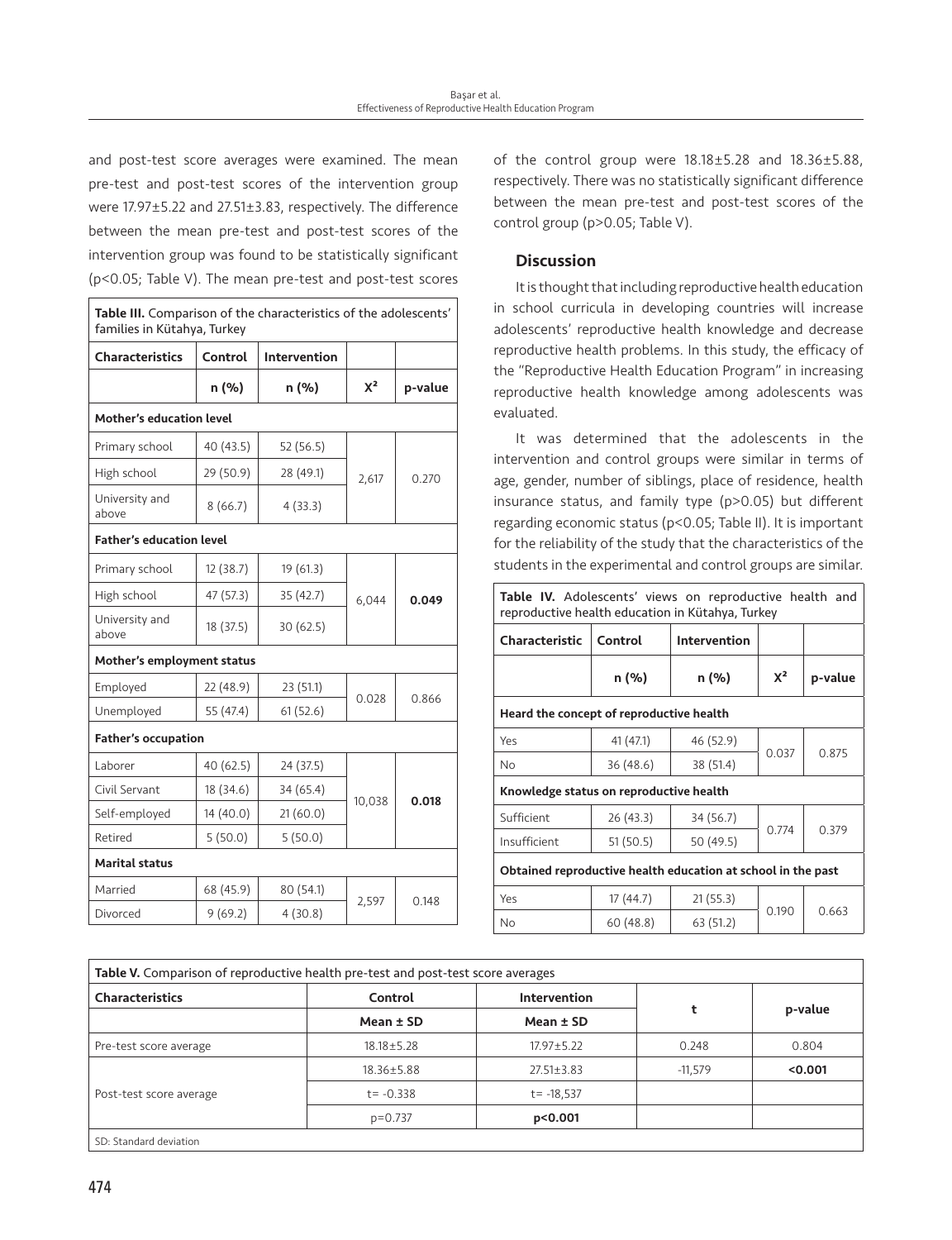In the current study, it was determined that the adolescents in the intervention and control groups were similar in terms of the mother's education level, working status, and marital status (p>0.05). However, they differed regarding the father's education level and occupation (p<0.05; Table III). Golbasi and Taskin (42) also reported in their study that the adolescents in the intervention and control groups were similar in terms of the mother's educational level, working status, and family type but differed regarding the father's educational level. In this study, it was observed that the group characteristics were different from each other in terms of the father's education level and occupation. Students studying in the province where the study was conducted can live in villages and towns near the city. It is thought that the different cultural and family structure of the students coming from the villages and towns near the city, the access to education and the different workforce preferences may be the cause of this difference.

In the current study, it was observed that adolescents were similar in terms of hearing about the concept of reproductive health, having knowledge about reproductive health, and having received reproductive health education at school in the past (p>0.05; Table IV). Handayani et al. (35) determined in their study that adolescents in the intervention and control groups were not similar in terms of having knowledge about reproductive health.

For reproductive health, the mean pre-test scores of the adolescents in the intervention and control groups were similar (p>0.05), and it was observed that the mean posttest score of the intervention group was higher than that of the control group (p<0.05; Table V). These results showed that the knowledge level of adolescents who received reproductive health education was higher than that of adolescents who did not receive education on this issue (control group). Previous studies also reported that the reproductive health level of knowledge of the intervention group who received reproductive health education was higher than that of the control group (7,31,37,42).

Previous studies examining the mean pre- and posteducation reproductive and sexual health knowledge levels of adolescents reported that these knowledge levels were higher post education (36,41,43). In addition, it has been stated that the implemented reproductive health education program improved knowledge and behavior about sexuality and decision making for both girls and boys (41). Other previous studies on this subject reported that their reproductive health knowledge level of adolescent through post education was higher than that before education (39,44).

Parwej et al. (6) reported that after training was given for reproductive health, adolescents in a conventional education group and a peer education group had significantly higher reproductive health knowledge scores than adolescents in the control group. It was also determined that the posteducation reproductive health knowledge scores in the conventional education group were similar to those in the peer education group.

A study that investigated the effects of peer education on adolescents' reproductive health knowledge reported that the knowledge level regarding reproductive health of adolescents in the intervention group was higher than that of adolescents in the control group (40). In another study that investigated the effects of a sex education program on adolescents, a statistically significant increase in adolescents' knowledge levels regarding changes during adolescence was found (17).

The intragroup comparisons of both groups (intervention versus control) showed that the mean posttest reproductive health knowledge score was higher than the mean pre-test score of the intervention group (p<0.05) and that the mean pre-test and post-test scores of the control group were similar (p>0.05; Table V). The results of the current study were similar to those of previous studies (7,31,37). Taylor et al. (50) stated in their study that reproductive health education applied to adolescents can be effective in preventing sexually transmitted diseases and unwanted pregnancies and increases their knowledge about reproductive health. de Castro et al. (51) reported that sexual health education for adolescents is effective in developing knowledge and attitudes about sexual and reproductive health and creating a positive effect on individuals' behaviors. When the relevant literature is examined, it is seen that reproductive health training for adolescents and young people is extremely effective. Young people are a high-risk group in terms of reproductive and sexual health, and it is extremely important that they can benefit from holistic, comprehensive reproductive health education. There are no standardized reproductive health training programs for adolescents in our country. Due to the family and cultural structure of our country, adolescents may face various obstacles such as inability to access services, embarrassment, stigma, lack of tolerance, negative attitudes and behaviors when faced with a problem related to reproductive and sexual health or when they are asked to obtain information. Due to various obstacles, adolescents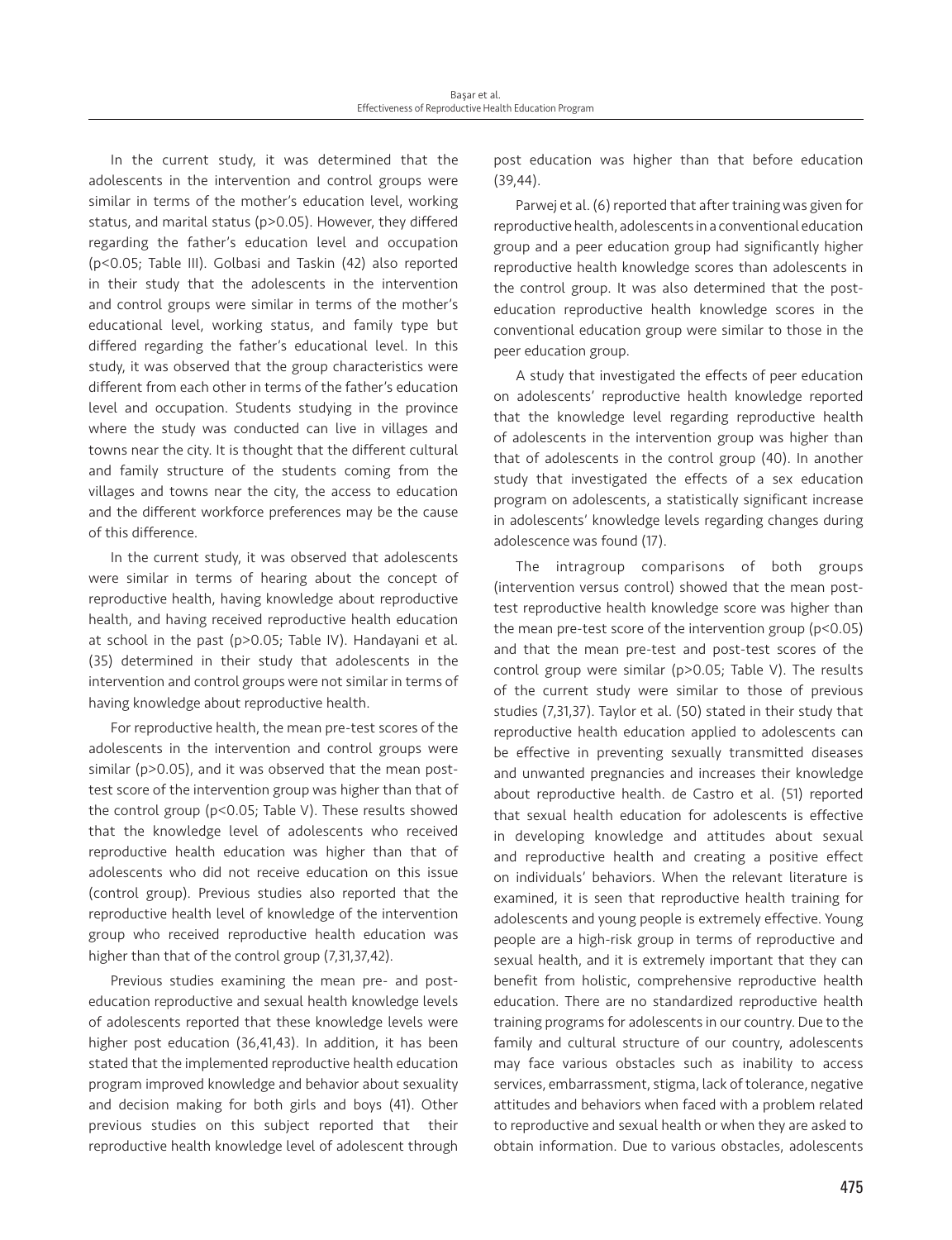access information about reproductive health through informal means (media, internet, friends, etc.). The rapid socio-cultural change experienced makes adolescents who have not received adequate training in reproductive health during adolescence open to risks in sexual and reproductive health issues. For this reason, it is necessary to organize comprehensive training programs in order to prevent risky sexual behaviors, unwanted pregnancies, and/or sexually transmitted infections, which can be seen due to the lack of knowledge of adolescents, and ultimately to ensure that adolescents are safe in terms of reproductive health. The literature consistently shows the benefits of reproductive health education. This is in alignment with the present study, which illustrated that reproductive health education programs provided to adolescents are effective. Education programs that increase adolescents' reproductive health knowledge level in detail during secondary education may be effective in improving their reproductive health.

## Study Limitations

From a country where data are limited (Turkey), the effectiveness of the implemented reproductive health education for adolescents is expected to provide an important contribution to the literature. Although the contribution of the study is important, there are limitations. In this study, randomization could not be done by sample selection. The study was conducted at a single center in Turkey. Since the city where the study was conducted does not represent the whole country, generalizations cannot be made. Due to the short duration of the educational program (limited to seven weeks), the long-term impact of the program and its sustainability could not be assessed. For this reason, long-term evaluation studies are necessary. In addition, due to the traditional structure of Turkish society, it is thought that students will be able to reach the right information about reproductive health by means of education program process and answering the questionnaire questions.

# Conclusion

This reproductive health education program effectively created positive changes and attitudes in terms of the knowledge of reproductive health among secondary school students. As the study findings reveal, there was a significant increase in the adolescents' knowledge level after the training. Interventions that increase knowledge of reproductive health provide protection and improve adolescents' reproductive health. A widespread adoption of reproductive health education programs in schools is crucial to prevent risky behaviors. It is recommended that

secondary school education curricula include reproductive and sexual health education.

# **Ethics**

**Ethics Committee Approval:** Ethical approval for the study was acquired from the Ethics Committee of the Non-Interventional Clinical Investigations Eskişehir Osmangazi University (IRB no. 2017-07).

Informed Consent: Informed consent was obtained.

Peer-review: Externally peer-reviewed.

# Authorship Contributions

Design: F.B., H.Y.S., Data Collection or Processing: F.B., H.Y.S., Analysis or Interpretation: F.B., B.Y., H.Y.S., Writing: F.B., B.Y., H.Y.S.

Conflict of Interest: No conflict of interest was declared by the authors.

Financial Disclosure: The authors declared that this study received no financial support.

# References

- 1. Agampodi SB, Agampodi TC, Ukd P. Adolescents perception of reproductive health care services in Sri Lanka. BMC Health Serv Res 2008; 8:98.
- 2. Esere MO Effect of sex education programme on at-risk sexual behaviour of school-going adolescents in Ilorin, Nigeria. Afr Health Sci 2008; 8:120-5.
- WHO. WHO recommendations on adolescent sexual and reproductive health and rights, WHO. 2018a. Available from: https://apps.who.int/iris/bitstream/hand le/10665/275374/9789241514606-eng.pdf?ua=1
- 4. Hacettepe University Institute of Population Studies; Turkey Demographic and Health Survey. 2018. Available from: http:// www.hips.hacettepe.edu.tr/tnsa2018/rapor/TNSA2018\_ana\_ Rapor.pdf.
- 5. Denno DM, Hoopes AJ, Chandra-Mouli V. Effective strategies to provide adolescent sexual and reproductive health services and to increase demand and community support. J Adolesc Health 2015; 56:522-41.
- 6. Parwej S, Kumar R, Walia I, Aggarwal AK. Reproductive health education intervention trial. Indian J Pediatr 2005; 72:287-91.
- 7. Sommart J, Sota C. The effectiveness of a school-based sexual health education program for junior high school students in Khon Kaen, Thailand. Procedia Soc Behav Sci 2013; 91:208-14.
- 8. Kaplan DL, Jones EJ, Olson EC, Yunzal-Butler CB. Early age of first sex and health risk in an urban adolescent population. J Sch Health 2013; 83:350-6.
- 9. Kara B, Hatun Ş, Aydoğan M, Babaoğlu K, Gökalp AS. Evaluation of the health risk behaviors of high school students in Kocaeli. Çocuk Sağlığı ve Hastalıkları Derg 2003; 46:30-7.
- 10. Ögel K, Eke Ceyda Y, Erdoğan N, Taner S, Erol B. Sexuality research report among youth in Istanbul. İstanbul, Yeniden Yayın, 2005.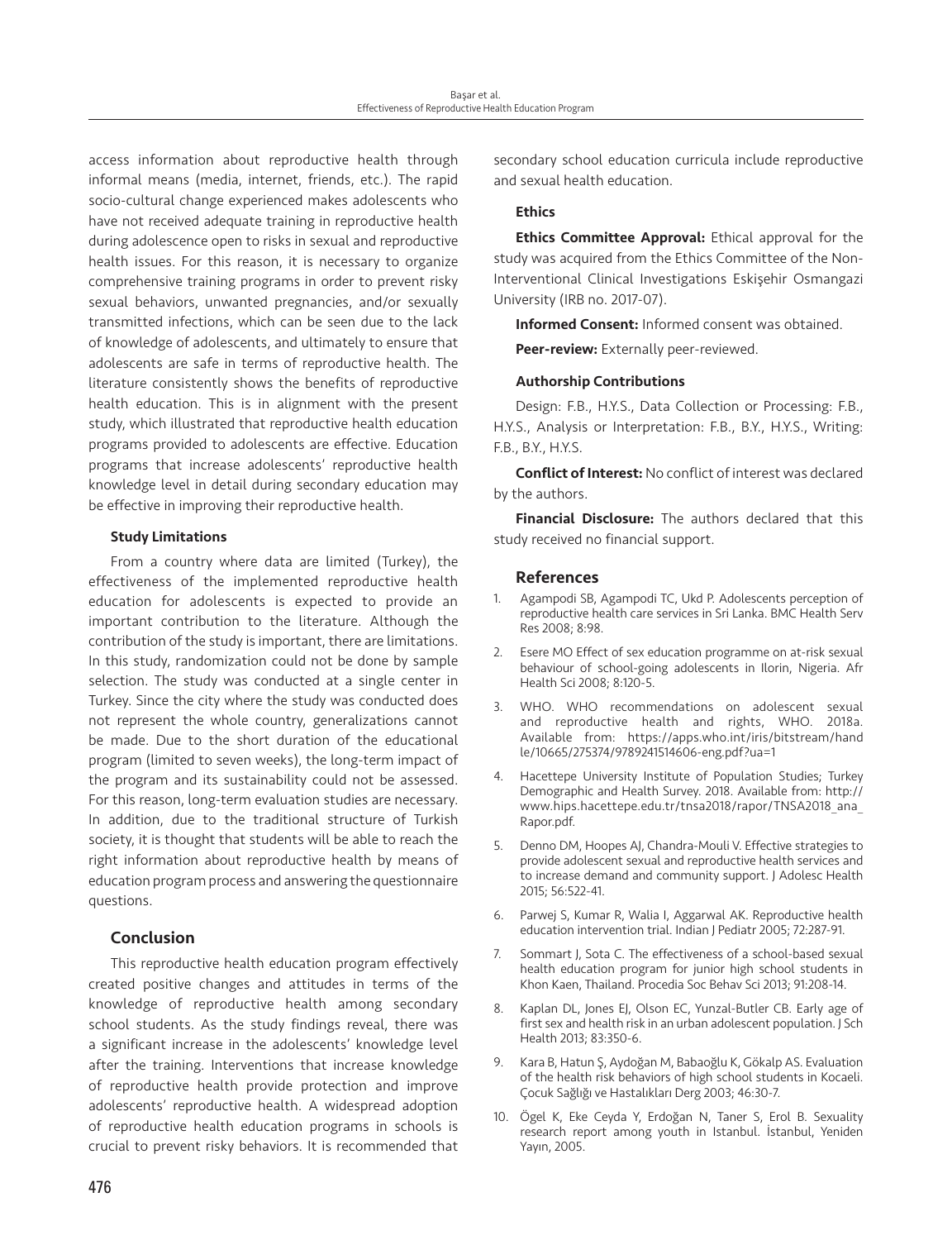- 11. Abma JC, Martinez GM. Sexual Activity and Contraceptive Use Among Teenagers in the United States, 2011-2015. National health statistics reports; no 104. Hyattsville, MD: National Center for Health Statistics. 2017. Available from: https://www. cdc.gov/nchs/data/nhsr/nhsr104.pdf
- 12. Ena L, Hurissa BF, Aliyu SA. Knowledge, Attitudes and Practices towards Risky Sexual Behaviors among Adolescents of Jimma University Community High School, South West Ethiopia, 2015. Womens Health (Lond) 2016; 5:1-7.
- 13. MJ Hockenberry, D. Wilson. Wong's nursing care of infants and children. In:Rodgers CC (eds). Health Promotion of the School-Age Child and Family. 10th ed. Canada, Elsevier Mosby, 2015, p. 580-1.
- 14. Gürsoy E, Gençalp NS. The importance of sexual health education. Aile ve Toplum Dergisi 2010; 11:29-36.
- 15. Aydoğan İ. Female students' problems who study in general high schools. Aile ve Toplum Dergisi 2011; 7:47-68.
- 16. Kennedy EC, Bulu S, Harris J, Humphreys D, Malverus, J, Gray NJ. These issues aren't talked about at home": a qualitative study of the sexual and reproductive health information preferences of adolescents in Vanuatu. BMC Public Health 2014; 14:770.
- 17. Ozturk B, Siyez DM. An investigation of the effectiveness of sexual education program for 6th grade students. Ege Journal of Education 2015; 16:30-55.
- 18. Roudsari RL, Javadnoori M, Hasanpour M, Hazavehei MH, Taghipour A. Socio-cultural challenges to sexual health education for female adolescents in Iran. Iran J Reprod Med 2013; 11:101-10.
- 19. Dag H, Donmez S, Sirin A, Kavlak O. University youth reproductive and sexual health knowledge and peer education. J Anatol Nurs and Health Sci 2012; 15:10-7.
- 20. Bulut F, Gölbaşı Z. The evaluation of communication between adolescent girls and their mothers related to sexual Issues. TAF Prev Med Bull 2009; 8:27-36.
- 21. Korkmaz Çetin S, Bildik T, Erermiş S, et al. Sexual behavior and sources of information about sex among male adolescents: an 8-year followup. Turk J Psychiatry 2008; 19:390-7.
- 22. WHO. World Health Organization recommendations on adolescent sexual and reproductive health and rights. Comprehensive sexuality education provision. WHO. 2018b. Available from: https://apps.who.int/iris/bitstream/hand le/10665/275374/9789241514606-eng.pdf?ua=1
- 23. T.C. Sağlık Bakanlığı (2004). Türkiye Üreme Sağlığı Programı Hizmet Çerçevesi Raporu. pp. 7-8. Available from: https://sbu. saglik.gov.tr/Ekutuphane/Yayin/427
- 24. T.C. Sağlık Bakanlığı Ana Çocuk Sağlığı ve Aile Planlaması Genel Müdürlüğü (2009). Gençlere Yönelik Üreme Sağlığı Hizmetleri Katılımcı Kitabı. Available from: https://sbu.saglik.gov.tr/ Ekutuphane/Yayin/328
- 25. Shariati M, Babazdeh R, Mousavi SA, Najmabadi KM. Iranian adolescent girls' barriers in accessing sexual and reproductive health information and services: a qualitative study. J Fam Plann Reprod Health Care 2014; 40:270-5.
- 26. Biri A, Korucuoğlu Ü, Yılmaz E, Şimşek Ç, Aksakal FN, İlhan M. Evaluation of adolescent girl's requirement of knowledge on sexuality. Turk J Obstet Gynecol 2007; 4:104-7.
- 27. Kotecha PV, Patel S, Baxi RK, Mazumdar VS, Misra S, Modi E. Reproductive health awareness among rural school going

adolescents of Vadodara district. Indian J Sex Transm Dis AIDS 2009; 30:94-9.

- 28. Aydın M. Undergraduate students' knowledge and opinions about sexual health training and sexual health. JETPR 2019; 5:1-13.
- 29. Minguez M, Santelli JS, Gibson E, Orr M, Samant S. Reproductive health impact of a school health center. J Adolesc Health 2015; 56:338-44.
- 30. Duman BN, Yılmazel G, Topuz Ş, Başcı AB, Koçak YD, Büyükgönenç L. The knowledge, attitudes and behaviours of the university youths about reproduction health and sexual health. Yıldırım Beyazıt Üniversitesi Sağlık Bilimleri Fakültesi Hemşirelik E-Dergisi. 2015; 3:19-32.
- 31. Pınar G, Taskın L. The efficiency of sexual health and reproductive health training program developed for university youth. Gulhane Med J 2011; 53:1-8.
- 32. Karabulutlu O, Kılıç M. The determination of knowledge levels of university students about sexual health and reproductive health. Journal of Anatolia Nursing and Health Sciences 2011; 14:39-45.
- 33. Esen E, Siyez DM. Effect of sexual health education programme on 9th grade students' sexual health knowledge and attitude. H.U. Journal of Education 2017; 32:560-80.
- 34. Güler S, Yöndem ZD. The effect of group guidance activities regarding adolescence and sexual health education on knowledge and attitudes of 6th graders. Element Educ Online 2007; 6:2-10.
- 35. Handayani F, Bestari AD, Nurhayati. The effects of learning by reproductive health module on knowledge, attitudes and practices regarding adolescent reproductive health in bandung district. J Physics 2019; Conf. Series 1179.
- 36. Phulambrikar RM, Lahanubhau Kharde A, Mahavarakar VN, Phalke DB, Phalke VD. Effectiveness of interventional reproductive and sexual health education among school going adolescent girls in rural area. Indian J Community Med 2019; 44:378-82.
- 37. Ataman H, Kömürcü N. Effectiveness of the sexual health/ reproductive health education Given to Turkey adolescents who use alcohol or substance. J Addict Nurs 2017; 28:71-8.
- 38. Topatan S, Demirci N. The efficiency of reproduction health education given to adolescents during the postpartum Period. Pediatr Adolesc Gynecol 2015; 28:297-303.
- 39. Nair M, Paul MK, Leena M, et al. Effectiveness of a reproductive sexual health education package among school going adolescents. Indian J Pediatr 2012; 79:64-8.
- 40. Okanlawon FA, Asuzu MC. Effect of peer education intervention on secondary school adolescents' reproductive health knowledge in Saki, Nigeria. Afr J Med Med Sci 2011; 40:353-60.
- 41. Madeni F, Horiuchi S, Iida M. Evaluation of a reproductive health awareness program for adolescence in urban Tanzania-A quasiexperimental pre-test post-test research. Reprod Health 2011; 8:21.
- 42. Golbasi Z, Taskin L. Evaluation of school-based reproductive health education program for adolescent girls. Int J Adolesc Med Health 2009; 21:395-404.
- 43. Ersin F, Bahar Z. Effects of training for reproductive health on knowledge of reproductive health and behavior in adolescents. Int J Caring Sci 2009; 2:73-81.